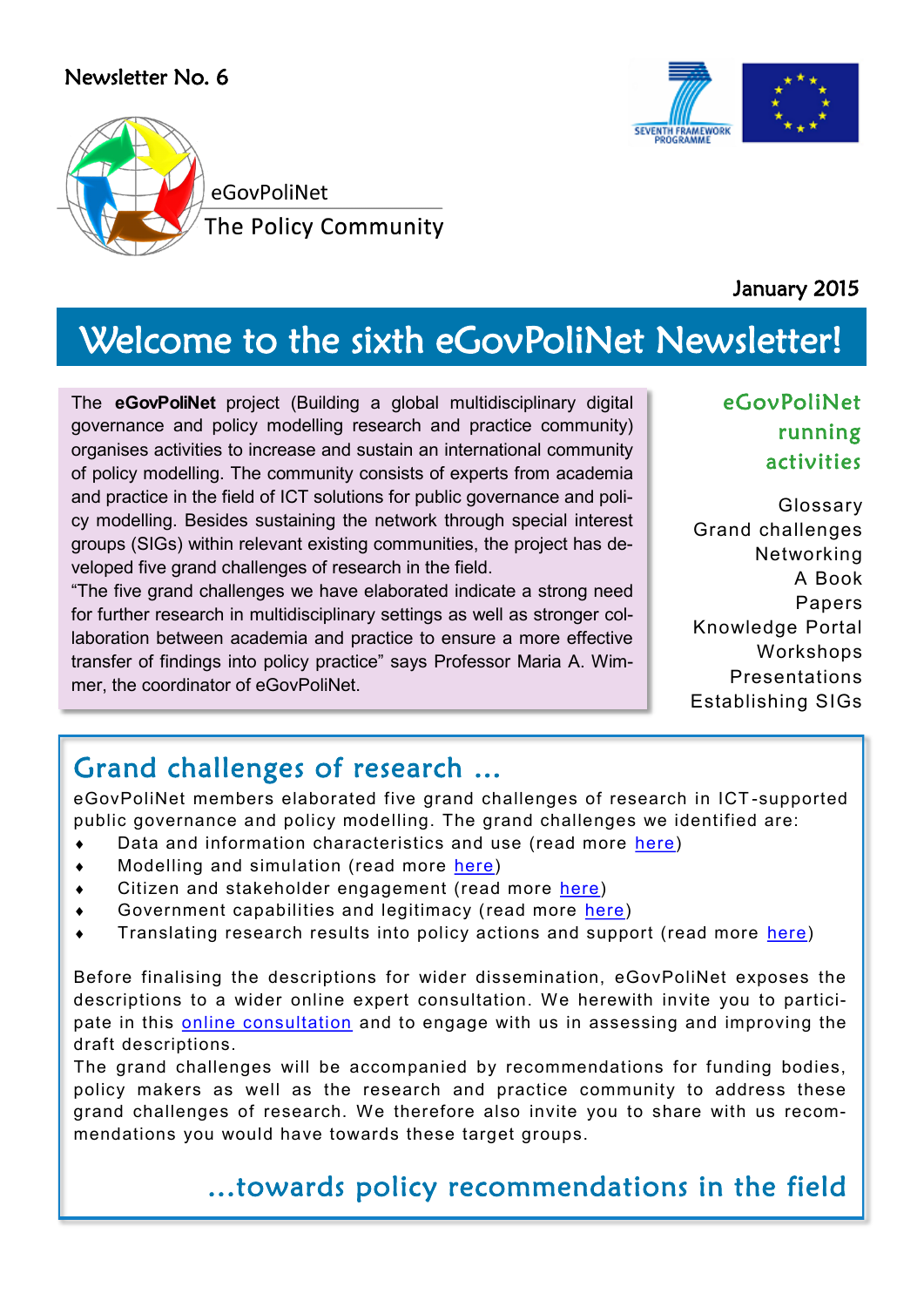### eGovPoliNet book

eGovPoliNet's book **"Policy Practice and Digital Science—Integrating Complex Systems, Social Simulation and Public Administration in Policy Research", edited by Marijn Janssen, Maria** A. Wimmer and Ameneh Deljoo will be published in SPRINGER Series "Public Administration and Information Technology" (edited by Chris Reddick—read [more](http://www.springer.com/series/10796#!) about the series).

The book aims to give a comprehensive overview and insights into various developments in the field and from different disciplines, covering the whole policy making cycle. It covers a wide range of aspects for social and professional networking and multidisciplinary constituency building along the axes of technology, participative processes, governance, policy modelling, social simulation and visualisation as well as comparisons between them.

Nineteen chapters are organised in five sections:

- Introduction
- Foundations
- Social aspects, Stakeholders and Values
- Policy Collaboration and games
- Application and Practices

More about the book and book chapters, read [here...](http://www.policy-community.eu/results/technical-reports-and-publications/papers/egovpolinet-book-201cpolicy-practice-and-digital-science2014integrating-complex-systems-social-simulation-and-public-administration-in-policy-research201d)

The book can be ordered via Springer, here...



## Special Issue of the IJEGR Journal on Policy-Making: The Next Challenge in E-Government Research



Challenges of the public sector have shifted from the sole focus on online public services to include ICT-enabled policy making. The latter is a complex process in which many stakeholders are involved and are impacted by different kinds of new technologies. This becomes apparent in the various phases of the policy making cycle like agenda setting, exploring the problem, policy formulation, policy implementation, policy execution and policy evaluation.

The special issue on ICT and policy making of the International Journal of E-Government Research (IJEGR) shows the state of the art in research projects and practices, particularly within a European context. This special issue contains the best papers from the transforming government workshop (tGov 2014) held at Brunel University, UK, 12-14 June 2014, showing the results of five innovative EU-funded projects.

The five papers in this special issue argue that the experiences and findings should be shared more intensely among organisations and researchers… [more](http://www.policy-community.eu/news-events/news/news-repository/special-issue-on-policy-making-the-next-challenge-in-e-government-research)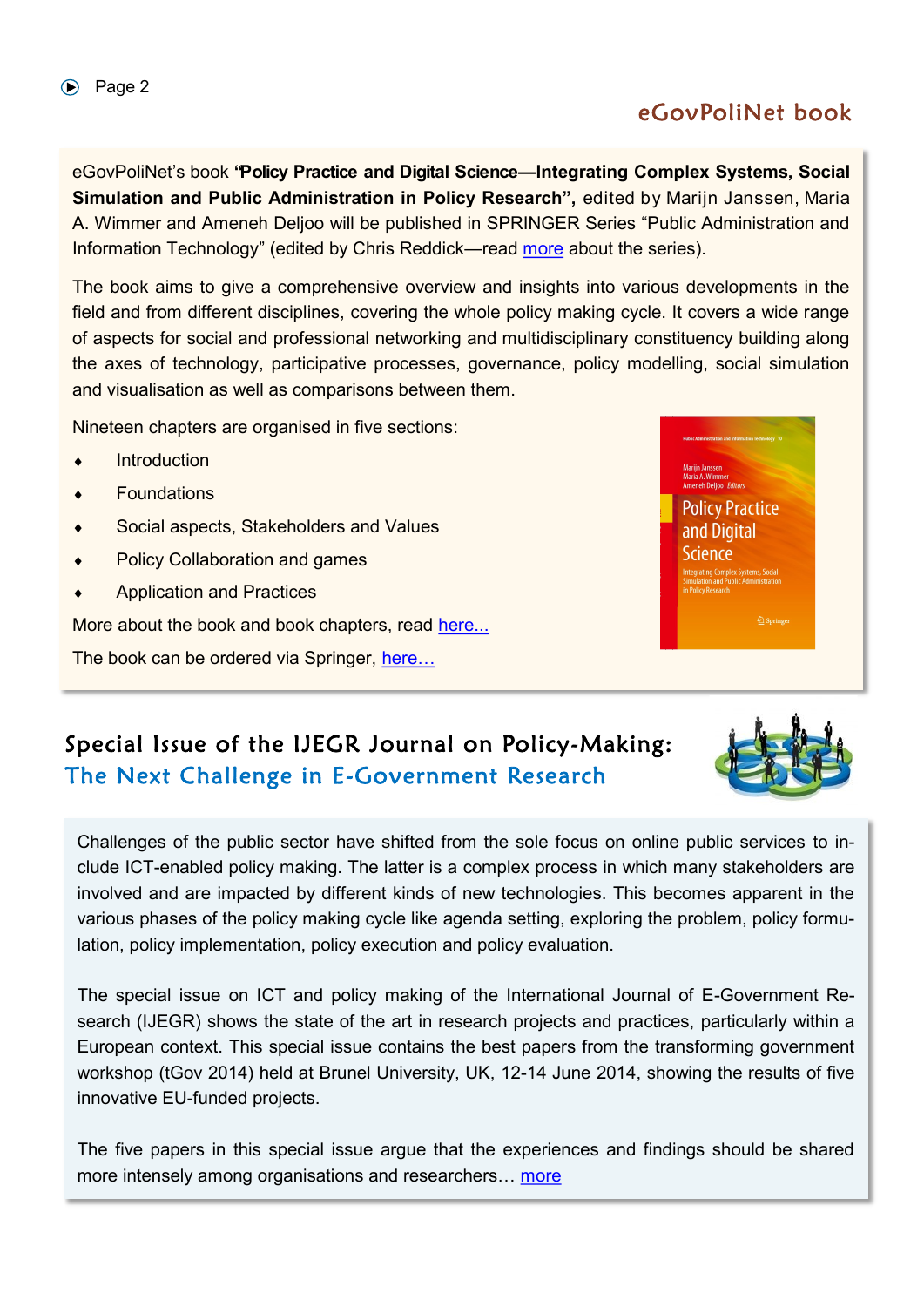The overall mission of the Policy Community is to bring together researchers from different disciplines and backgrounds to work together and share and learn from each other … [read more](http://www.policy-community.eu/in-a-nutshell)

#### Results… explore our interesting Results

Consult our **Glossary** to read about the common understanding of terms across disciplines ... [more](http://www.policy-community.eu/results/glossary/)

Read **white papers** of comparative analyses of theories / concepts / solutions / simulation models / tools etc..[.more](http://www.policy-community.eu/results/annexes-to-d4.2)

Consult our **visionary scenarios** on ICT solutions for public governance and policy modelling giving directions of potential future developments ... [more](http://www.policy-community.eu/results/scenarios/)

Engage with us in the **review of grand challenges** of research in the field … [more](http://www.policy-community.eu/news-events/results/grand-challenges-of-research)

Consult our **technical reports** and **publications** to read about our activities and results achieved in the project . [more](http://www.policy-community.eu/results/technical-reports-and-publications/)

Check out our **presentations** given at various occasions … [more](http://www.policy-community.eu/results/presentations)

Check out our **knowledge portal** to discover a multitude of knowledge assets relevant in the context of ICT enabled governance and policy modelling … [more](http://195.251.218.39/egpn_platform/)

#### Meet you next time...

**ECMS 2015:** 29<sup>th</sup> European Conference on Modelling and Simulation, 26-29 May 2015 in Varna, Bulgaria … [more](http://www.policy-community.eu/news-events/events/events-repository/ecms-2015-29th-european-conference-on-modelling-and-simulation)

**D.go 2015:** Digital Government Research, 27—30 May 2015 at Arizona State University, USA… [more](http://www.policy-community.eu/news-events/events/events-repository/digital-government-research-d.go-2015)

**ECIS 2015:** 23rd European Conference on Information Systems, 26-29 May 2015 in Münster, Germany ... [more](http://www.policy-community.eu/news-events/events/events-repository/ecis-2015-23rd-european-conference-on-information-systems)

**AMCIS 2015:** 21<sup>st</sup> Americas Conference on Information Systems with a mini-track "E-Government" Policy / Policy Informatics", 13-15 August 2015 in Puerto Rico ... [more](http://www.policy-community.eu/news-events/events/events-repository/21st-americas-conference-on-information-systems-amcis-2015)

**Dual IFIP EGOV and IFIP ePart 2015:** 14th IFIP Electronic Government (EGOV) and 7th IFIP Electronic Participation (ePart) Conferences 2015, with a track on Policy Modelling and Policy Informatics, 30 August—3 September 2015 in Thessaloniki, Greece… [more](http://www.policy-community.eu/news-events/events/events-repository/dual-ifip-egov-2015-and-ifip-epart-2015-conference)

**ESSA 2015:** 11th Conference of the European Social Simulation Association: Social Simulation Conference, 14—18 September 2015 in Groningen, Netherlands… [more](http://www.policy-community.eu/news-events/events/events-repository/11th-conference-of-the-european-social-simulation-association-social-simulation-conference)

**WCCS 2015:** IEEE Third World Conference on Complex Systems, 23—25 November 2015 in Marrakech, Morocco… [more](http://www.policy-community.eu/news-events/events/events-repository/wccs-2015-ieee-third-world-conference-on-complex-systems)

**ICIS 2015:** International Conference on Information Systems: Exploring the Information Frontier, 13-16 December 2015 in Ft. Worth, Texas, USA... [more](http://www.policy-community.eu/news-events/events/events-repository/2015-international-conference-on-information-systems-icis-2015)